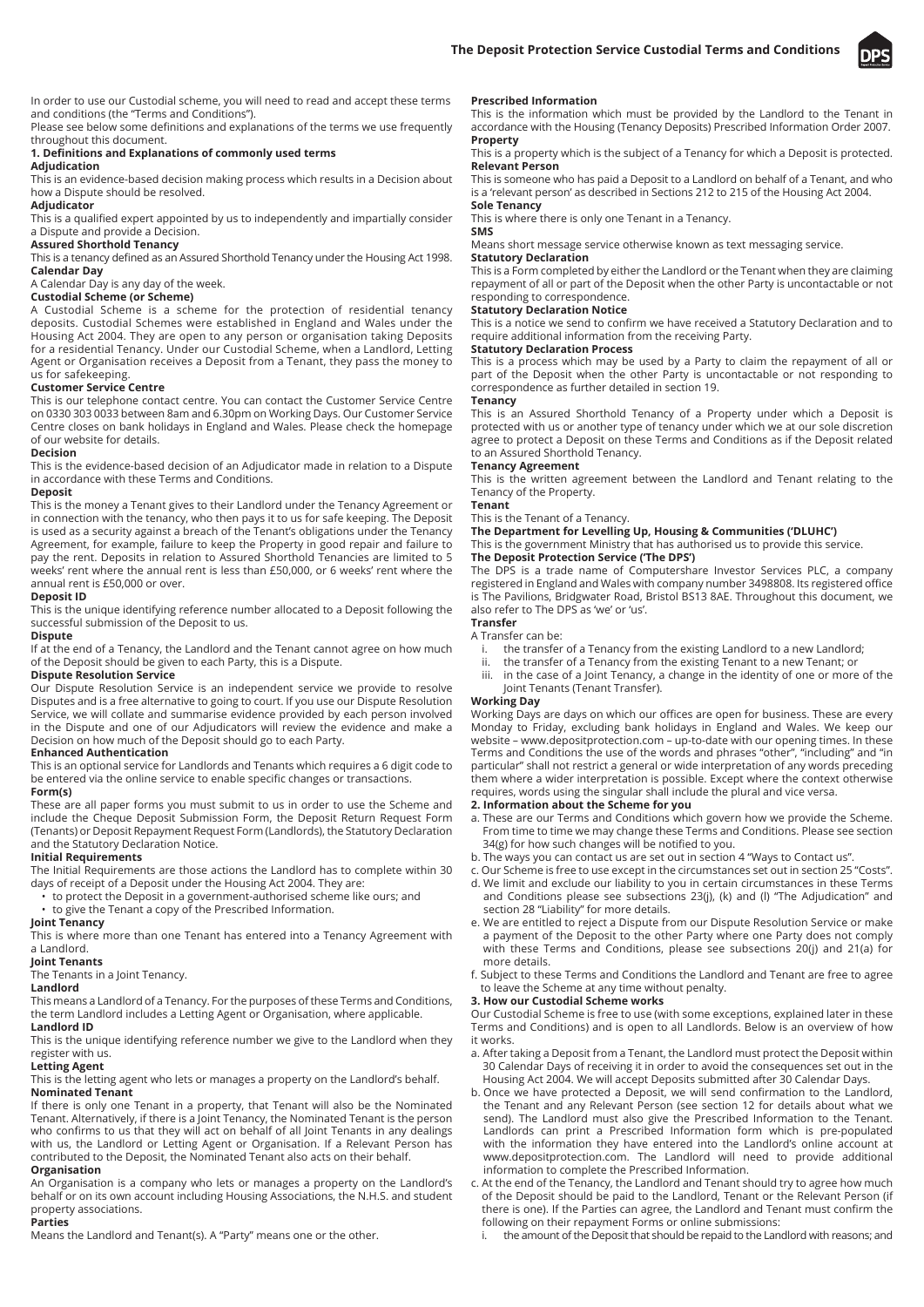

- ii. the amount of the Deposit that should be repaid to the Tenant with reasons.
- d. If the Landlord and the Tenant agree, we will pay out the amount the Landlord and Tenant agree should be repaid to each of them as detailed on the repayment Form or online submission.
- e. If there is a Dispute regarding the repayment of part or all of the Deposit, it will be referred to our Dispute Resolution Service, unless we are instructed otherwise in writing.
- f. If one Party instructs us that they do not wish to use the Dispute Resolution Service, the Deposit will be suspended until we are notified that both Parties do wish to use the Dispute Resolution Service, or we are informed that the Parties have reached agreement as to distribution of the Deposit, or we are presented with a court order relating to repayment of the Deposit in accordance with section 24.
- g. The Landlord or Tenant may follow the Statutory Declaration Process if they have no current address for the other Party or if the other Party fails to respond to a written notice from the claiming Party claiming some or all of the Deposit within 14 Calendar Days of the date of the notice.

## **4. Ways to contact us**

#### **a. The Online Service**

- i. Landlords can register online and anyone using our Service can complete submissions online by visiting www.depositprotection.com.
- ii. Parties can also communicate with us by visiting the 'Contact' section at www.depositprotection.com.
- iii. If a Dispute is being dealt with by the Dispute Resolution Service, we can be contacted at disputes@depositprotection.com.
- iv. Except in the circumstances outlined in section 30 of these Terms and Conditions, our online service will be available 24 hours per day.
- **b. Customer Service Centre**

## The Customer Service Centre is available to:

- i. help Landlords, Letting Agents and Tenants to use the Scheme;
- ii. process requests for Forms;<br>iii. manage new registrations of
- imanage new registrations of Landlords and Letting Agents; and
- process requests for repayment and responses. We ask callers a series of questions in order to identify them. If callers cannot give satisfactory answers to the questions asked, we will not be able to help.

#### **c. Paper Based Service**

- If you cannot access our online service you can request a Form, either by phone or in writing. All letters and completed Forms should be sent to the address at section 36 of these Terms and Conditions.
- Any Forms requested will be pre-printed with as much relevant information about the transaction as we have and we will mail them to the address of the requesting Party. We cannot accept photocopied or altered Forms.

### **5. How to create an account**

## **I. Landlords**

- a. When a Landlord creates an account with us, all information provided must be up-to-date and correct.
- b. Landlords (but not Letting Agents or Organisations) must provide the following mandatory pieces of information to create an account:
	- i. the Landlord's first name, surname and title;
	- ii. the Landlord's contact address including the town, country and postcode;
	- iii. at least one valid UK contact telephone number for the Landlord (including UK mobile phone numbers); and
	- iv. a valid email address for the Landlord (if creating an account online).
- c. Letting Agents and Organisations must provide the following mandatory pieces of information:
	- i. the full name and title of the Letting Agent or Organisation's primary contact;<br>ii. the full name or company name of the Letting Agent or Organisation:
	- the full name or company name of the Letting Agent or Organisation;
	- iii. the contact address of the Letting Agent or Organisation;
- iv. at least one contact telephone number for the Letting Agent or Organisation; and a valid email address for the Letting Agent.
- d. A Landlord can create an account online at www.depositprotection.com or by calling 0330 303 0033.
- e. When Landlords submit their first Deposit through the Custodial Scheme they must confirm that they have read and agree to be bound by these Terms and Conditions including the Privacy Policy at section 32. Each time the Terms and Conditions are updated Landlords must accept the new Terms and Conditions to continue using the service. If Landlords do not accept the new Terms and Conditions they will not be able to continue using the online service.
- f. Landlords must supply a valid email address and select a password to use the online service. Landlords must keep this password secure at all times and it should not be disclosed to anyone.
- g. Landlords will receive an email containing a link to activate their account. The Landlord must click the link in the email and log in within 48 hours of the issue of the link. After 48 hours the link will expire and the Landlord will need to request a new activation link.
- h. If Landlords forget their password they can ask us to reset it. We will send an email to their registered email address with a new activation link which will be valid for seven days.
- i. Once the Landlord's account has been activated, the Landlord will be provided with their account reference through the online service.
- j. Landlords must enter their registered email address and password for the following: to log into their online account;
- ii. to access all the information we store that relates to them;
- iii. to update any such data;
- iv. to pay a new Deposit to us;<br>v. to perform any actions dur
- to perform any actions during a Tenancy;
- vi. to manage their Deposits; and
- vii. to instigate the Deposit repayment process.
- k. All Landlords who create an account through the Customer Service Centre will be provided with a confirmation in writing of:
- i. their unique Landlord ID. This will also be provided over the telephone; and ii. The website address at which they can view the Terms and Conditions online, which will be sent within 3 Working Days of registration. On receipt of this confirmation Landlords will be deemed to have accepted these Terms and Conditions unless we are notified otherwise in writing. If a Landlord does not accept the Terms and Conditions they must not use the service. If a Landlord continues to use the service after notifying us that they do not
- accept the terms and conditions they will be deemed to have accepted the Terms and Conditions. l. Landlords may opt to apply Enhanced Authentication to their account. If a Landlord
- opts for Enhanced Authentication, they may only enable the following changes or transactions if they enter a 6 digit code to the online service which we will provide to the Landlord's email address or mobile phone via SMS:
	- i. Changes to contact details (name, address, telephone number, email address) under section 13;
- ii. Initiating a Landlord Repayment Request under section 16;<br>iii. Changing the Tenants in a Tenancy under section 13 II: and
- iii. Changing the Tenants in a Tenancy under section 13.II; and iv. Changing the Landlord in a Tenancy under section 13. I.
- Changing the Landlord in a Tenancy under section 13. I.
- **II. Tenants**
- a. The Tenant will receive an email containing a link to activate their account. The Tenant must click the link in the email and log in within 48 hours of the issue of the link. After 48 hours, the link will expire and the Tenant will need to request a new activation link.
- b. The Tenant must select a password to use the online service. The Tenant must keep this password secure at all times and should not disclose it to anyone.
- c. If Tenants forget their password they can ask us to reset it. We will send an email to their registered email address with a new activation link which will be valid for 48 hours.
- d. When Tenants first log into their account they must confirm that they have read and acknowledged the Terms and Conditions including the Data Protection Notice and Privacy Policy at section 32. Each time the Terms and Conditions are updated Tenants will be invited to read and acknowledge the new Terms and Conditions. If Tenants do not read and acknowledge the new Terms and Conditions they will not be able to continue to use the online service and we will not be able to take instructions from them.
- e. Tenants must enter their registered email address and password for the following:
	- i. to log in to their online account;<br>ii to access all the information we to access all the information we store that relates to them;
	- iii. to update any such data; and
- iv. to instigate the Deposit repayment process.
- f. Tenants may opt to apply Enhanced Authentication to their account. If a Tenant opts for Enhanced Authentication they may only enable the following changes or transactions if they enter a 6 digit code to the online service which we will provide to the Tenant's email address or mobile phone via SMS:
- i. Changes to contact details (name, address, telephone number, email address) under section 13; and
- ii. Initiating a Tenant Repayment Request under section 17.

# **6. Adding a Property**

Landlords can add a Property or multiple Properties in their online account before submitting any Deposits to us.

## **7. Creating a Tenancy**

- a. Landlords can create a Tenancy in their online account before submitting any Deposits.
- b. To create a Tenancy, a Landlord must provide a name together with a contact mobile telephone number or email address for any Tenants and an email address for any Relevant Person.
- c. Once a Tenancy has been created an email will be sent to all Tenants' registered email address(es) along with a link to activate their online account(s).
- **8. Joint Tenancies and Third Parties (Nominated Tenant)**
- a. At the end of the Joint Tenancy one Tenant must liaise with us with regard to the return of the Deposit. That Tenant will be the Nominated Tenant, and will be responsible for representing the interests of all Joint Tenants (and any Relevant Person). The Nominated Tenant will act on behalf of all Joint Tenants specifically in connection with:
	- the Deposit repayment process;
	- ii. any Statutory Declaration;
	- iii. the provision of Tenant's evidence; or
	- iv. any other relevant Form or submission.
- b. It is the Nominated Tenant's responsibility to try and agree with the Landlord how the Deposit should be distributed at the end of the Joint Tenancy.
- c. The Nominated Tenant must submit repayment instructions on behalf of all of the Joint Tenants whether online, by phone or using the paper process.
- d. Instructions on behalf of Joint Tenants will only be accepted if the Tenant who gives the instruction confirms that they act on behalf of all Joint Tenants with regard to the repayment process. From then on instructions will only be accepted if they have been authenticated by the Nominated Tenant either by entering the Nominated Tenant's account information when using the online service, or by answering security questions when using the Customer Service Centre or their signature when using the paper process.
- e. The Landlord is responsible for managing the Tenants' (and Relevant Person's) relationship in a Joint Tenancy. The Landlord must:
	- complete the Deposit Submission Form;
	- ii. ensure that the responsibilities of the Joint Tenants are fully understood by all Joint Tenants, and any Relevant Person; and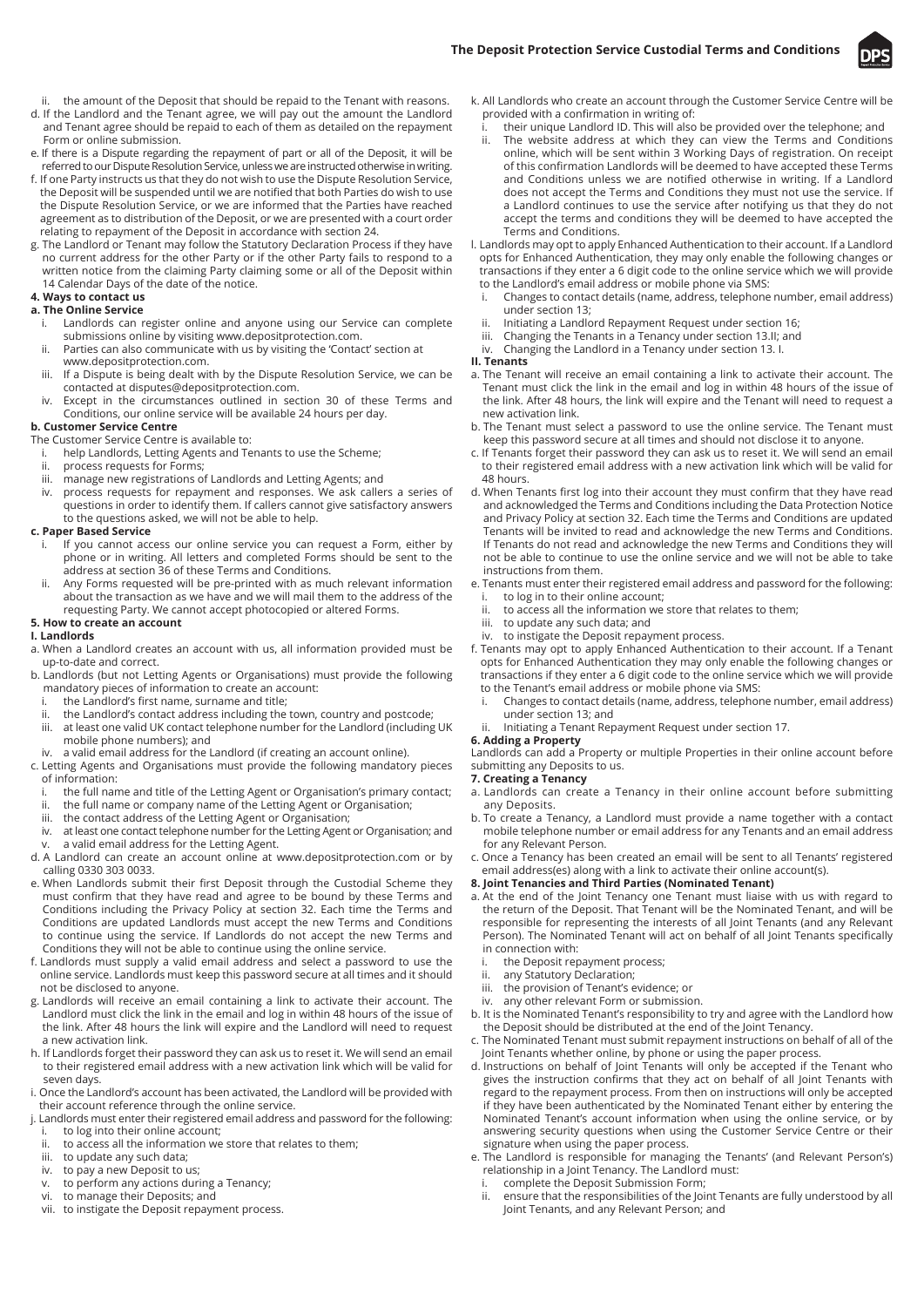

- iii. explain to the Joint Tenants that the Nominated Tenant process will come into effect at the repayment stage and that the Nominated Tenant will act on behalf of all Joint Tenants and any Relevant Person.
- f. The Joint Tenants must ensure that Joint Tenancy information is kept up-to-date.
- g. We are entitled to deal with and take instructions from the first Joint Tenant who comes to us with a valid instruction and confirms that they act on behalf of all Joint Tenants (the Nominated Tenant).
- h. If no Joint Tenant confirms that they act on behalf of all Joint Tenants we will not be able to process instructions for the Joint Tenants.

# **9. Initial Requirements**

Sections 10 (Deposit Submission) and 11 (Payment Options) of these Terms and Conditions comprise the Initial Requirements for the purposes of the Housing Act 2004. **10. Deposit Submission**

- a. After creating a Tenancy in their online account the Landlord can submit a Deposit for protection either online through their account at www.depositprotection.com or with a Cheque Deposit Submission Form sent to us by post.
- b. It is the Landlord's responsibility to submit Deposits for protection within 30 Calendar Days of receipt from the Tenant.
- c. Landlords will not be able to submit a Deposit unless all mandatory information has been provided.
- d. Landlords can increase the amount of an existing Deposit at any time during the Tenancy, subject to the limitations as defined in the 'Deposit' definition within Section 1 of these terms and conditions.
- e. If Landlords create a Tenancy profile but do not submit a Deposit for protection within 60 Calendar Days, we will cancel the Tenancy profile and Landlords will need to create a new Tenancy profile before a Deposit can be submitted for that Tenancy. We will also inform the Tenant that the Deposit has not been protected with us.
- f. It is a Landlord's sole responsibility to ensure that a Deposit complies with the Tenant Fees Act 2019. We shall not be responsible to Tenants or Landlords if a Deposit does not comply with the Tenant Fees Act 2019.

## **11. Payment options**

- a. The Landlord must ensure that they pay the correct amount of Deposit to us.
- b. Deposits can be paid to us by bank transfer, debit card or cheque.
- **I. Bank Transfers**
- a. Bank transfer payments can only be used for online custodial Deposit submissions and must be made using our 6 digit sort code and the Landlord's unique 8 digit account number which will be displayed when a Landlord opts to pay by Bank transfer in their online account. Landlords must add a reference number to the payment.
- b. Payments we receive can be allocated to custodial Deposits manually or automatically. Automatic allocation will only occur if the amount paid exactly matches a custodial Deposit awaiting payment and/or the reference number on the Landlord's bank transfer matches the reference specified by the Landlord. If for any reason we are unable to match a payment to a Deposit, then the funds will be credited to the Landlord's account for the Landlord to allocate manually.
- c. If manual allocation is required, the Landlord must log in to their online account and manually allocate the submitted funds to the relevant custodial Deposit. It is the Landlord's sole responsibility to manually allocate funds in order to ensure that the Deposit is protected.
- d. Bank Transfers are non-reversible. If you think that an over-payment has been made, then you must contact us on 0330 303 0033 or by visiting the 'Contact' section at www.depositprotection.com.

# **II. Debit card payments**

- a. Debit card payments can only be used for online custodial Deposit submissions.
- b. If a Landlord wishes to pay by debit card, they must select this option on the payment page following creation of the Deposit in the online system.
- c. We use Worldpay to process debit card payments.
- d. When a Landlord pays by debit card their details are sent to Worldpay in order to process payment.
- e. We do not store Debit Card details.
- f. Confirmation that a successful card transaction has taken place will be provided to the Landlord in real time.
- g. We will provide confirmation to the Landlord when the payment clears, by email within 5 Calendar Days of processing the debit card payment.

# **III. Cheque payments**

- a. Cheque payments must be submitted to us by post with the Cheque Deposit Submission Form to the address in section 36 of these Terms and Conditions.
- b. Cheque Deposit Submission Forms can be requested by telephone from our Customer Service Centre.
- c. All cheques must be made payable to The Deposit Protection Service, be dated within the past 3 months of the date of processing, be signed by an authorised signatory of the account and be drawn in pounds Sterling on a UK bank account. Words and figures must match and be equal to the full amount of the Deposit as stated on the Cheque Deposit Submission Form. The reverse of the cheque should be marked with the Landlord's ID and the Deposit ID for the relevant Tenancy.
- d. If the cheque does not meet all of the criteria above, we reserve the right to reject it and return it to the Landlord within 4 Working Days of receipt, identifying the reason for its rejection.
- e. Accepted cheques will be banked within 1 Working Day of receipt. We will issue a confirmation that the Deposit has been protected within 5 Calendar Days of a cleared cheque.
- f. In the event that cheques are returned unpaid, we reserve the right to charge a fee of £25.89 which the Landlord must pay. Until this fee is paid, we won't accept any Deposits from that Landlord for that Tenancy.
- **12. What happens after the Deposit has been protected?**
- a. We will send an email confirming protection of the Deposit to:
	- the Landlord's registered address or the Landlord's registered email address;
	- ii. all Tenants' registered email addresses. We will also send a link to Tenants

to activate their online account if they have not done so already. If we do not know the Tenants' email addresses, we will send confirmation by post to the Property. If we do not know the Tenants' email addresses and the Deposit has been paid more than 14 Calendar Days before the start date of the Tenancy, we will send confirmation to the Property in time for the Tenancy start date; and

- iii. the email address of any Relevant Person registered on the Deposit. We will also send the Relevant Person a certificate confirming protection of the Deposit.
- b. Tenants will be able to use their email address and password to log in to the online service and view the Deposit, a certificate confirming protection of the Deposit, Tenancy details and other information we hold regarding the Tenancy.
- c. If, at the end of a Tenancy's fixed term period, the Tenancy continues on a statutory periodic basis or a new fixed term period is agreed, we will continue to protect the Deposit and treat it as if it had been received in respect of the statutory periodic tenancy or new fixed term tenancy.

## **13. Making changes to your account**

- a. Tenants can update their own contact details, at any time. This can be done on our website, on the phone, or in writing. Tenants must keep all forwarding addresses, and all other contact details up-to-date.
- b. Landlords can change their own contact details, or notify us of a change of Landlord or request a change of Tenant. Landlords must ensure that all information we hold in relation to Tenancies, and Deposits for which they are responsible are upto-date and factually correct.
- c. If either a Landlord or a Tenant has opted for Enhanced Authentication they will have to enter a 6 digit code in order to make these changes. We will provide that code to the Landlord or Tenant's email address or mobile phone via SMS.

# **I. Changing the Landlord of a Tenancy**

- a. If the Landlord changes, the outgoing Landlord must effect a change of Landlord via their online account. We will not register a change of Landlord unless:
- i. the incoming Landlord has an account with us with a valid Landlord ID; and the outgoing Landlord has the incoming Landlord's Landlord ID.
- 
- b. If we have had no contact from the outgoing Landlord and a Tenant tells us that the Landlord of the Tenancy has changed, we will inform the Tenant that the incoming Landlord should contact us with reasonable supporting evidence to confirm this.
- c. If an incoming Landlord contacts us with reasonable supporting evidence which suggests that the Landlord of the Tenancy has changed, we will contact the outgoing Landlord to confirm this, giving them 7 Calendar Days to respond. If the outgoing Landlord does not call us at the Customer Service Centre on 0330 303 0033 within 7 Calendar Days, we will transfer the Tenancy to the incoming Landlord.
- d. If the outgoing Landlord does call us within 7 Calendar Days, disputing that there has been a change in Landlord, we will not complete the transfer. In this instance the incoming and outgoing Landlords must agree which one of them should be registered as Landlord with us, or the Deposit should be repaid in accordance with section 14 of these Terms and Conditions.
- e. In the event of a change of Landlord, we will send confirmation and details of the change including the new Deposit ID to:
	- iii. the outgoing Landlord, Letting Agent or Organisation as applicable;
	- the incoming Landlord, Letting Agent or Organisation as applicable; and
	- all Tenants at the Property.

# **II. Changing Tenants in a Tenancy**

- a. A change of Tenant process should only be used: i. when a Tenant is leaving a Joint Tenancy and the Landlord has no claim
	- against the Deposit for the Tenant leaving the Joint Tenancy:
	- ii. when a Tenant is leaving a Joint Tenancy and a new Tenant is being added to a Joint Tenancy and the Landlord has no claim against the Deposit for the Tenant leaving the Joint Tenancy;
	- iii. when a new Tenant is being added to a Joint Tenancy only; or
- when a Tenant is leaving a Sole Tenancy and being replaced by another Tenant and the Landlord has no claim against the Deposit for the Tenant leaving the Tenancy.

b. Landlords will be able to add or remove Tenants from a Tenancy via their online account.

- c. If a Landlord has opted for Enhanced Authentication they will have to enter a 6 digit code in order to add or remove Tenants from a Tenancy. We will provide that code to the Landlord or Tenant's email address or mobile phone via SMS.
- d. When a landlord seeks to add or remove either a Joint Tenant or a Sole Tenant from a Tenancy via their online account or via a phone call to our Customer Service Centre, we will send confirmation of that change by email, SMS or post to;
- i. the Landlord, Letting Agent or Organisation in respect of the Property;<br>ii. the Tenants who will continue to reside in the Property:
- the Tenants who will continue to reside in the Property;
- iii. any incoming Tenants; and
- iv. any outgoing Tenants. e. We will advise all Tenants that if they do not want us to make the changes that the Landlord has requested that they must call us via the Customer Service Centre on 0330 303 0033 within 9 days. If no Tenants contact us, we will complete the removal as the Landlord has requested.
- f. We will not repay any part of the Deposit to outgoing Tenants unless the repayment process is completed.
- g. Where a Tenant is removed from a Joint Tenancy it is the remaining Tenants' responsibility to arrange any payments to an outgoing Tenant or Relevant Person.

# **III. Scheme Transfers**

- a. If a Landlord wants to transfer a Deposit we are protecting to another Scheme, they can email their request to support@depositprotection.com. They will need to send a list of all the Deposits they want to transfer. They also need to send us the details of the Scheme to which we should transfer the Deposits.
- b. If we are satisfied that we have received all the required information, as soon as is reasonably practical, we will:
	- transfer the relevant Deposit monies directly to the other Scheme;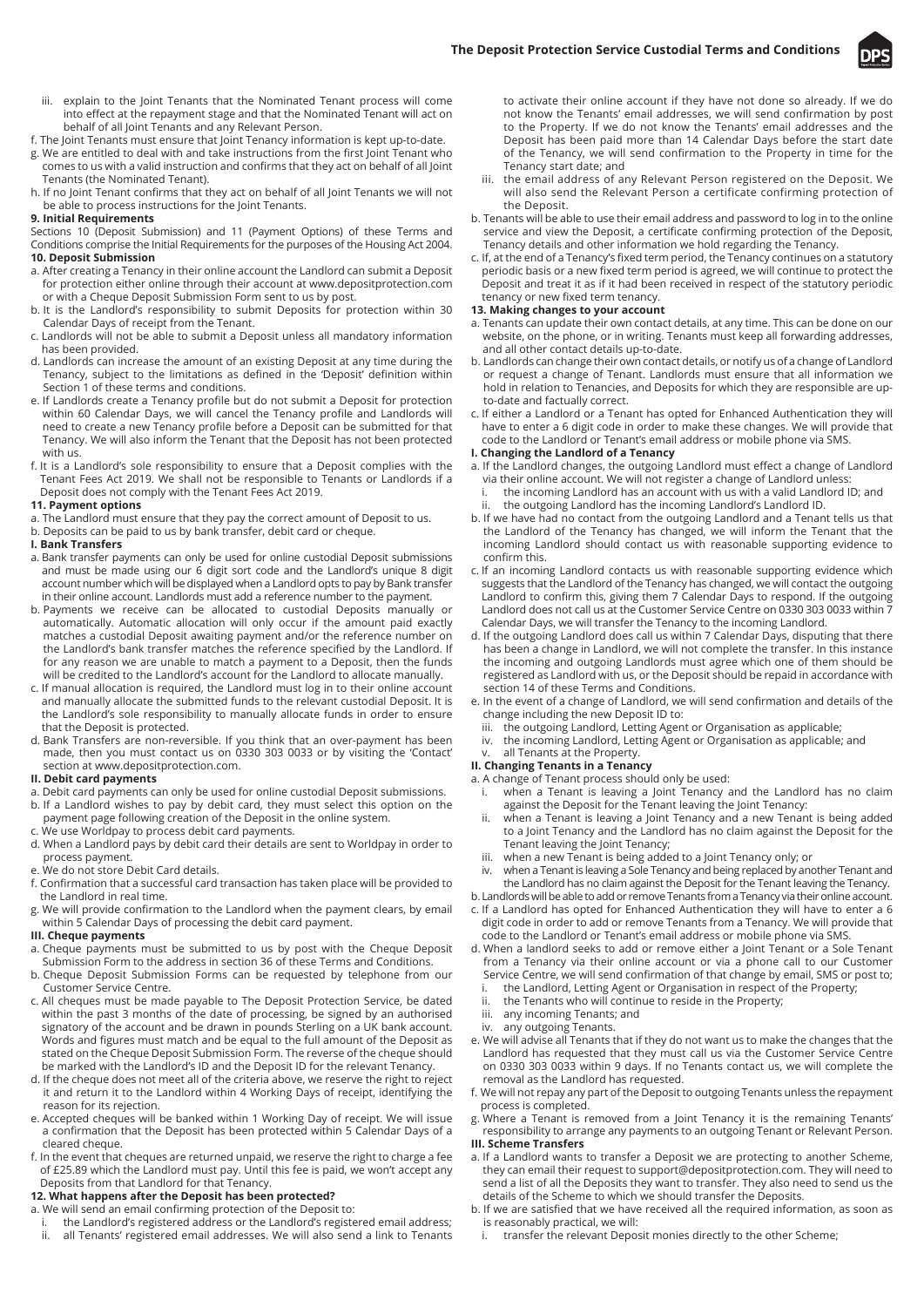

- ii. send the other Scheme a list of all details of the Deposits we have transferred; and
- iii. close the relevant Deposits and Tenancies on the Landlord's online account. c. We reserve the right to make further enquiries of any Landlord on receipt of a
- request to transfer Deposits to another Scheme.

# **14. Deposit repayment - General**

a. We will not release any part of the Deposit unless:

- i. all Parties have agreed to us doing so; or<br>ii. there is an undisputed Statutory Declara
- there is an undisputed Statutory Declaration claim; or iii. there is a Decision from an Adjudicator; or
- 
- iv. we are passed a court order which refers specifically to the Deposit and/or the Scheme Administrator and the amount of the Deposit to be paid out; or
- v. such release is permitted as a result of a failure by either Party to comply with our Dispute Resolution Service procedure.
- b. We will not repay the Deposit within 28 Calendar Days of it being protected. If you want to start the Deposit Repayment process before this time, please contact us, either online or by calling the Customer Service Centre.
- c. Landlords and Tenants must attempt to agree the fair distribution of the Deposit before entering the Dispute Resolution Service at the end of the Tenancy.
- d. If one Party claims all or part of a Deposit, we will notify the other Party by e-mail or post.

e. Repayments can be either:

- i. wholly agreed (all Parties agree on who should receive the Deposit at end of the Tenancy and no disputed amount exists);
- ii. partially agreed (the Parties agree on the repayment of part only of the Deposit and a Dispute exists in relation to the balance); or
- disputed (there is a Dispute as to how the entire Deposit should be repaid).
- f. Any agreed repayment amounts will be repaid within 5 Calendar Days of notification to us of both Parties' agreement in accordance with these Terms and Conditions.
- g. Repayment of all or part of the Deposit will be made either by:
	- i. direct BACS transfer to the Landlord's and/or Tenant(s)' accounts;<br>ii. Sterling cheque: or
	- Sterling cheque; or
- iii. a combination of the two methods in accordance with the Parties' direction. h. Cheques can be made payable to either the Landlord or Agent, the named Tenant(s) or a nominated third party, where authorised.
- i. Direct SWIFT payments can also be made to overseas bank accounts for a fee of £25.89.
- j. We will provide confirmation of the amount of the repayment paid to each Party to: the Landlord; and
- all the Tenants.
- k. Repayments will only be made on the satisfactory completion of additional checks, for example anti-money laundering.
- l. Landlords can choose to store their bank details on the online system at point of repayment. If you choose to store your bank details they will be used for all future repayments to you unless you change them on the online service using Enhanced Authentication or by calling us on 0330 303 0033. If you choose to store your bank details with us you will not be prompted to enter your bank details each time you start or respond to a claim.

#### **15. Deposit Repayment - Requests**

- Either Party can start the repayment process by completing one of the following steps:
- i. submitting a Deposit repayment request through an online account;<br>ii. submitting a Deposit repayment request by telephone with the C submitting a Deposit repayment request by telephone with the Customer
- Service Centre; or iii. submitting a Deposit Return Request Form (Tenants) or Deposit Repayment
- Request Form (Landlords) by post. These Forms can be requested by calling the Customer Service Centre).

#### **16. Landlord Repayment Requests I. Whole Deposit returned to Tenants**

- a. If you are a Landlord and you want to initiate full repayment of the Deposit to the
	- Tenant you must:<br>i. log into your log into your online account; and
	- ii. if you have opted for Enhanced Authentication you will have to enter a 6 digit code in order to instruct this. We will provide that code to your email address or mobile phone via SMS;
- confirm that you wish to make a full repayment of the Deposit to the Tenant. b. We will notify all Tenants of the Landlord's full repayment request.
- c. If you are a Tenant responding to a Landlord's full repayment request you must:
- i. log into your online account;<br>ii. confirm that you act on b confirm that you act on behalf of all Joint Tenants with respect to the Repayment Process in accordance with section 8 if applicable;
- iii. provide details of the repayment method including sort code, account number (and reference if applicable) or cheque payment you would like us to use for each Tenant or Relevant Person; and
- confirm your instructions for repayment.
- d. We will repay the Deposit in accordance with the Nominated Tenant's direction within 5 Calendar Days of notification to us.
- e. We will confirm repayment to all Parties in writing.

# **II. Landlord making Deductions from Deposit**

- a. If you are a Landlord, and you wish to make deductions from the Deposit you must: The Deposit Protection Service Custodial Terms and Conditions
	- log into your account;
	- ii. if you have opted for Enhanced Authentication you will have to enter a 6 digit code in order to instruct this. We will provide that code to your email address or mobile phone via SMS;
	- iii. tell us the amount of each deduction you wish to make from the Deposit; and
- give us details of the repayment method, bank sort code, account number (and reference if applicable) you would like us to use.

b. When we receive a repayment request from the Landlord with claims for

deductions, we will email or write to the Tenants notifying them of a claim for deductions against the Deposit which they can view and respond to through their online account.

- c. If you are a Tenant, responding to a Landlord repayment request with deductions you must:
	- log into your online account:
	- ii. confirm that you act on behalf of all Joint Tenants with respect to the Repayment Process in accordance with section 8 if applicable;
	- iii. agree or disagree with each claim for deductions made by the Landlord;
	- iv. confirm any amounts you agree to pay to the Landlord with regard to their deductions (if any);
	- v. if you do not agree to pay any sums from the Deposit to the Landlord you must reject the claim in full; and
	- vi. provide details of the repayment method, bank sort code, account number (and reference if applicable) or cheque payment you would like us to use for each Tenant or Relevant Person.
- d. If you are a Landlord, and your claim is rejected and you still wish to make deductions from the Deposit you must:
	- i. log into your account;<br>ii. tell us the amount of e
	- tell us the amount of each deduction you wish to make from the Deposit, and the reason why you are making the claim. If you have multiple reasons for requesting deductions, you will need to list all of them; and
	- iii. give us details of the repayment method, bank sort code, account number (and reference if applicable) you would like us to use.
- e. When we receive a repayment request from the Landlord with claims for deductions, we will email or write to the Tenants notifying them of a claim for deductions against the Deposit which they can view and respond to through their online account.
- f. If you are a Tenant, responding to a Landlord repayment request with deductions you must:
	- i. log into your online account;<br>ii. confirm that you act on b
	- confirm that you act on behalf of all Joint Tenants with respect to the Repayment Process in accordance with section 8 if applicable;
	- iii. agree or disagree with each claim for deductions made by the Landlord;
	- iv. confirm any amounts you agree to pay to the Landlord with regard to their deductions (if any);
	- v. if you do not agree to pay any sums from the Deposit to the Landlord you must enter £0 against the deduction claims and state your reasons;
	- provide details of the repayment method, bank sort code, account number (and reference if applicable) or cheque payment you would like us to use for each Tenant or Relevant Person; and
	- vii. accept or reject the use of the Dispute Resolution Service to resolve any dispute; and

viii. agree to be bound by any Decision.

- g. If any sum from the Deposit is not claimed for deduction by the Landlord they will be released to the Tenant, Nominated Tenant or Joint Tenants (as applicable) within 5 Working Days after confirmation of the repayment method has been made by the Nominated Tenant.
- h. Once the Nominated Tenant has responded we will send a notification for the Landlord to review the Nominated Tenant's response and invite the Landlord to accept or reject the Nominated Tenant's response.
- i. If the Nominated Tenant has agreed to any or all of the claims for deductions made by the Landlord we will pay the agreed sums to the Landlord in accordance with their direction within 5 Working Days of the Landlord confirming their acceptance of the Nominated Tenant's response.
- j. If the Nominated Tenant has responded to our notification confirming that they do not agree with all or part of the claims for deductions made by the Landlord in the Landlord's repayment request, but does agree to the Dispute being referred to our Dispute Resolution Service it will be referred to our Dispute Resolution Service in accordance with the procedure set out in sections 20 to 23 of these Terms and Conditions provided that the Landlord also confirms that they agree to use our Dispute Resolution Service.
- k. If the Nominated Tenant has responded to our notification confirming that they do not agree to use our Dispute Resolution Service, but the Landlord does, the Deposit will be placed on hold until either the Tenant agrees to use our Dispute Resolution Service, or until the Parties reach agreement and communicate that agreement to us or until we receive a court order. Please see section 24 for more details.

### **17. Tenant's repayment request**

- a. A Tenant can submit a Deposit return request. If you are a Tenant you must:
	- i. log into your online account;<br>ii. If you have opted for Enhanc If you have opted for Enhanced Authentication you will have to enter a 6 digit code in order to make this request. We will provide that code to your email address or mobile phone via SMS.
- iii. confirm that you act on behalf of all Joint Tenants with respect to the repayment process in accordance with section 8 (as applicable);
- iv. confirm the amount you believe is due to each Tenant and any Relevant Person;
- confirm any deductions to be paid to the Landlord;
- vi. provide any reasons for each deduction to be paid to the Landlord;
- provide details of the repayment method, bank sort code, account number (and reference if applicable) you would like us to use for each Tenant or Relevant Person; and
- viii. accept or reject the use of the Dispute Resolution Service if necessary to resolve any Dispute and agree to be bound by any Decision.
- b. Upon receipt of a Tenant's Deposit return request, we will notify the Landlord of the Deposit return request, by email or by post.
- c. If you are the Landlord responding to a Tenant's Deposit return request you must: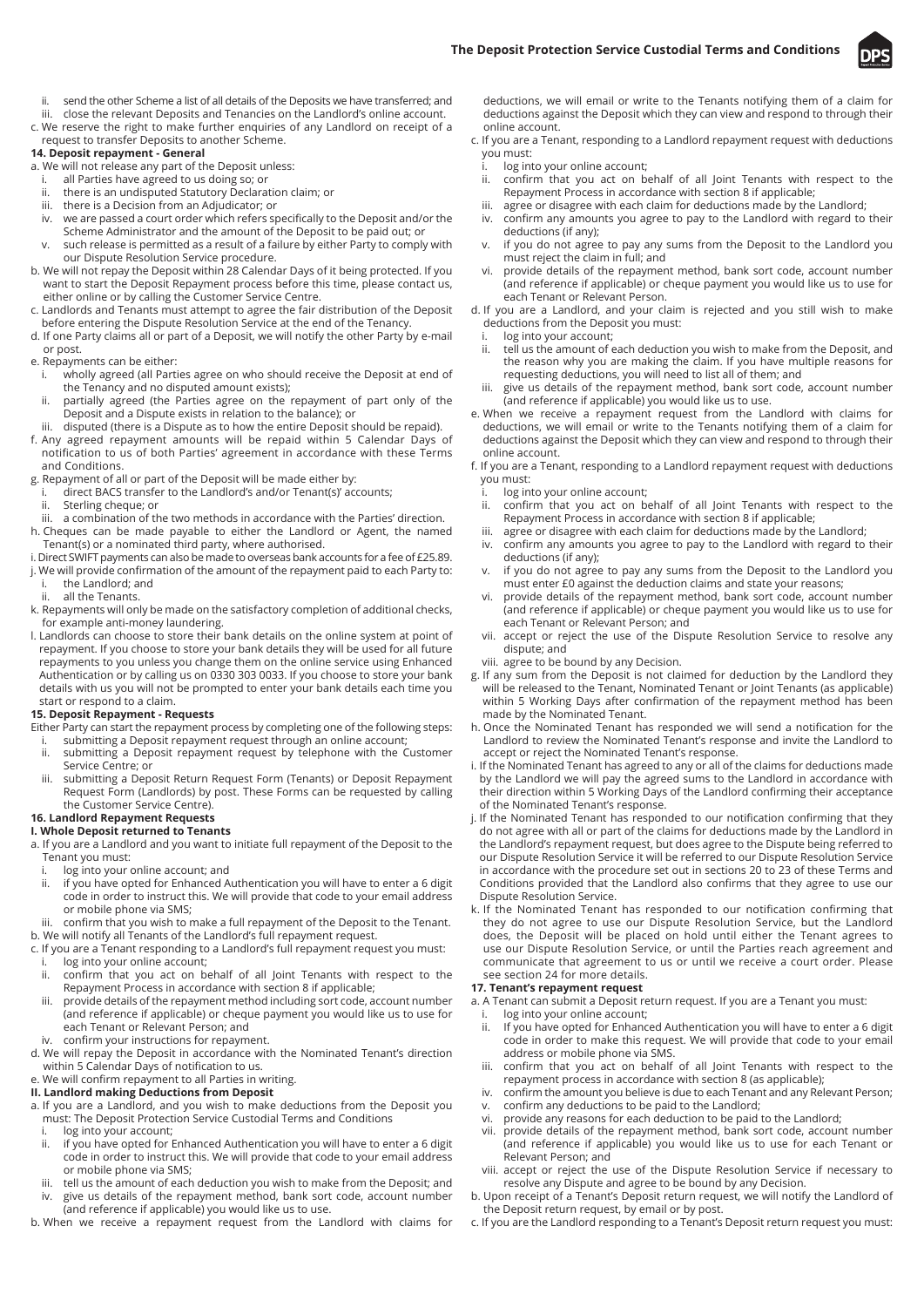

- i. log into your online account; and
- ii. agree or disagree with the repayment claim made by the Nominated Tenant;
- iii. confirm the amount you believe is due to the Landlord with reasons;
- iv. provide details of the repayment method, bank sort code, account number (and reference if applicable) or cheque payment you would like us to use for payment; and
- v. accept or reject the use of the Dispute Resolution Service if necessary to resolve any Dispute and agree to be bound by any Decision.

## d. If the Landlord:

- i. agrees with any or all of the repayment requests made by the Nominated Tenant the agreed sums will be paid out within 5 Working Days.
- ii. does not agree with the repayment request made by the Nominated Tenant, the Nominated Tenant's request will be rejected and the Landlord will need to make a repayment request of their own.

## **18. Repayment requests on paper or by the Customer Service Centre**

- a. The Landlord can complete a Deposit Repayment Request Form in order to make deductions from a Deposit.
- b. The Tenant can complete a Deposit Return Request Form in order to reclaim the whole or part of a Deposit.
- c. On receipt of either form the DPS will invite the other Party to respond to the claim by way of a response Form.
- d. If there is a Dispute, the Landlord and the Tenant must confirm a breakdown of the total amount in dispute and the Parties should confirm that:
- i. they each agree that the Dispute be referred to our Dispute Resolution Service in accordance with these Terms and Conditions; and
- they will be bound by the Decision of the Adjudicator.
- e. If a Party fails to provide us with any of the above information, we will reject the relevant Form and refer it back to the initiating Party for resolution.
- f. Parties can also respond to claims by calling our Customer Service Centre.

#### **19. The Statutory Declaration Process**

## **I. When can it be used?**

- a. The Statutory Declaration Process is a method of repayment. It is used when:
- i. the Landlord has no current address for the Tenant; or ii. the other Party has failed to respond to the claiming Party's written notice in relation to the distribution of the Deposit within 14 Calendar Days. In this case a copy of the written notice sent to the other Party must be attached. If a repayment claim has been started online, this will be deemed written notice, evidence of which does not need to be attached;
- iii. the Tenant has no current address for the Landlord; or
- the Landlord fails to respond to the Tenant's written notice requiring that the Tenant be paid some or all of the Deposit within 14 Calendar Days of Landlord's receipt of Tenant's notice.
- v. a liability of the Tenant to the Landlord arising under the Tenancy which relates to damage to the Property, or loss of or damage to property at the Property. b. The following criteria must be met before the Statutory Declaration Process can
- be used:
- i. at least 14 Calendar Days must have passed since the end of the Tenancy (i.e. the contractual end of the Tenancy or where notice has been given and has expired); and
- ii. agreement has not been reached between the Landlord and Tenant about the Deposit repayment; and
- iii. one of the relevant conditions set out in (a)(i) to (a)(v) above have been met; and
- iv. the claiming Party believes they should be repaid some or all of the Deposit; and any amount claimed by the Landlord must be referable to:
	- 1. an amount of unpaid rent or any other sum due under the terms of the Tenancy; or
	- 2. a liability of the Tenant to the Landlord arising under or in connection with the Tenancy which relates to damage to the Property, or loss of or damage to property at the Property. Claims for damage caused by fair wear and tear will be rejected.

## **II. The Statutory Declaration Process**

- a. The Party who wishes to use the Statutory Declaration Process must provide us with a Statutory Declaration making a claim for all or part of the Deposit. This must be at least 14 Calendar Days after the Tenancy has ended.
- b. Parties can get a Statutory Declaration through their online account or by calling 0330 303 0033. If the Party requests a Statutory Declaration online it will be partially populated with the Tenancy details which we hold. This document can be modified by the Party and printed in order to be completed.
- c. The Statutory Declaration must be sworn or affirmed in the presence of a solicitor, a commissioner for oaths, or a magistrate.
- d. The Statutory Declaration must contain the following information:
- i. the date on which the Tenancy ended;<br>ii confirmation that the Parties have faile
- confirmation that the Parties have failed to reach agreement about repayment of the Deposit, with details of any communications between them since the end of the Tenancy;
- iii. justification for the amount of the Deposit claimed, with particulars of any facts relating to it (including a calculation);
- iv. confirmation of whether the Statutory Declaration is being made on the basis that:
	- 1. the Party making the claim has no current address for, or other means of contacting the other Party. In this case the claiming Party must give details of any address (other than the Property) and other contact details including telephone numbers or email addresses) which they have for the other Party; or
	- 2. the other Party has failed to respond to the claiming Party's written notice in relation to the distribution of the Deposit within 14 Calendar Days. In this case a copy of the written notice sent to the other Party must be

attached. If a repayment claim has been sent to the other Party via the online service, this will be deemed written notice, evidence of which does not need to be attached.

- v. any information the claiming Party has as to the whereabouts of the other person;
- vi. confirmation that the claiming Party gives their consent for the Dispute to be resolved through our Dispute Resolution Service (in the event of the other Party disputing that the claiming Party should be paid all or part of the Deposit):
- vii. confirmation that the claiming Party considers that they are entitled to be paid all or part of the Deposit as claimed; and
- viii. the claiming Party makes a Statutory Declaration in the knowledge that if they knowingly and wilfully make a false declaration, they may be liable to prosecution under Section 6 of the Perjury Act 1911.

#### **III. Statutory Declaration Process – Statutory Declaration Notice and Resolution**

- a. Once we have received a properly completed Statutory Declaration which meets the above requirements, we will issue a Statutory Declaration Notice and a summary of the claim to the other Party's registered address, asking them to indicate within 14 Calendar Days of receipt:
	- i. whether they accept that the claiming Party should be paid the whole of the amount claimed;
	- whether they accept that the claiming Party should be paid part of the amount claimed and if so, how much; and
	- iii. if they do not accept that the claiming Party should be paid the whole of the amount claimed, whether they consent to the Dispute being resolved by our Dispute Resolution Service. We will also, where possible, send notification that a postal notice has been issued by email or SMS.
- b. The Party who receives the Statutory Declaration Notice must complete it and return it to us so that we receive it within 14 Calendar Days of when we issued it (the Statutory Declaration Notice deadline). The responding Party can also submit their response via the online service by logging into their online account or by calling our Customer Service Contact Centre by the Statutory Declaration Notice deadline. They must indicate their responses to a. (i) – (iii) above. If we do not receive the completed Statutory Declaration Notice by post, via the online service or via a call to the Customer Service Contact Centre within the Statutory Declaration Notice deadline, we will release the full amount claimed to the claiming Party within 10 Calendar Days of the Statutory Declaration Notice deadline.
- c. If the receiving Party completes and returns or responds to the Statutory Declaration Notice so that we receive it or their response within the Statutory Declaration Notice deadline and confirming that they agree that the whole or part of the amount claimed should be paid to the claiming Party, we will pay any agreed amount to the claiming Party within 10 Calendar Days of the date when we receive the Statutory Declaration Notice.
- d.If the other Party completes and returns or responds to the Statutory Declaration Notice so that we receive it or their response before the Statutory Declaration Notice deadline and confirming that they do not agree that the claiming Party should be paid all or any of the amount claimed, we will inform the claiming Party that their claim has been rejected wholly or in part and will request evidence from both the other Party and the claiming Party in relation to the dispute. Where users do not have an online account we will provide a summary of the other Party's Statutory Declaration Notice.
- e. Details of the other Party's rejection reason(s) can be viewed via the claiming Party's online account. Once we have issued the request for evidence both Parties will have 14 Calendar Days from the date of issue to respond.
- f. If the other Party completes and returns or responds to the Statutory Declaration Notice so that we receive it or their response within 14 Calendar Days, but does not indicate whether they consent to the Dispute being resolved by our Dispute Resolution Service, we shall assume they consent to the use of our Dispute Resolution Service.
- g. At the end of the 14 days, the case will be referred to an Adjudicator (see Adjudication at section 23 below).
- h. We will release any undisputed amount to the Party or Parties concerned.
- Any evidence submitted by either Party after the Dispute has been referred to the Adjudicator will not be considered by the Adjudicator if a Decision has already been made. We reserve the right to refuse to pass any evidence to the Adjudicator after the cut-off date for submission of evidence has passed.

#### **20.The Dispute Resolution Service — General rules for using our Dispute Resolution Service**

- a. To use our Dispute Resolution Service, Landlords and Tenants must have completed a repayment Form or online repayment request with notification of a Dispute or completed the Statutory Declaration Process. They must consent or be deemed to have consented to our Dispute Resolution Service and confirm that they will be bound by the Decision.
- b. If the repayment Form or the online repayment request has been completed incorrectly or if any of the mandatory declarations have been struck out, then the Dispute cannot be referred to our Dispute Resolution Service. In this case, we will direct those involved to pursue the Dispute through the courts. As detailed in section 24 below, we will continue to hold the Deposit until we receive a court order instructing us to repay it, or an instruction to repay it signed by both Parties.
- c. If you agree to use our Dispute Resolution Service, you may not withdraw your agreement in the future.
- d. If either Party does not agree to use our Dispute Resolution Service to resolve the Dispute, they must resolve the matter by agreement or through the courts. The Party refusing to use our service must start the required court proceedings within 6 months of notifying us of their refusal. If they do not, we may award the disputed amount to the other Party.
- e. We will only send Disputes to our Dispute Resolution Service if both the Landlord and Tenants comply with these Terms and Conditions.
- f. Use of our Dispute Resolution Service does not remove the duty of one Party to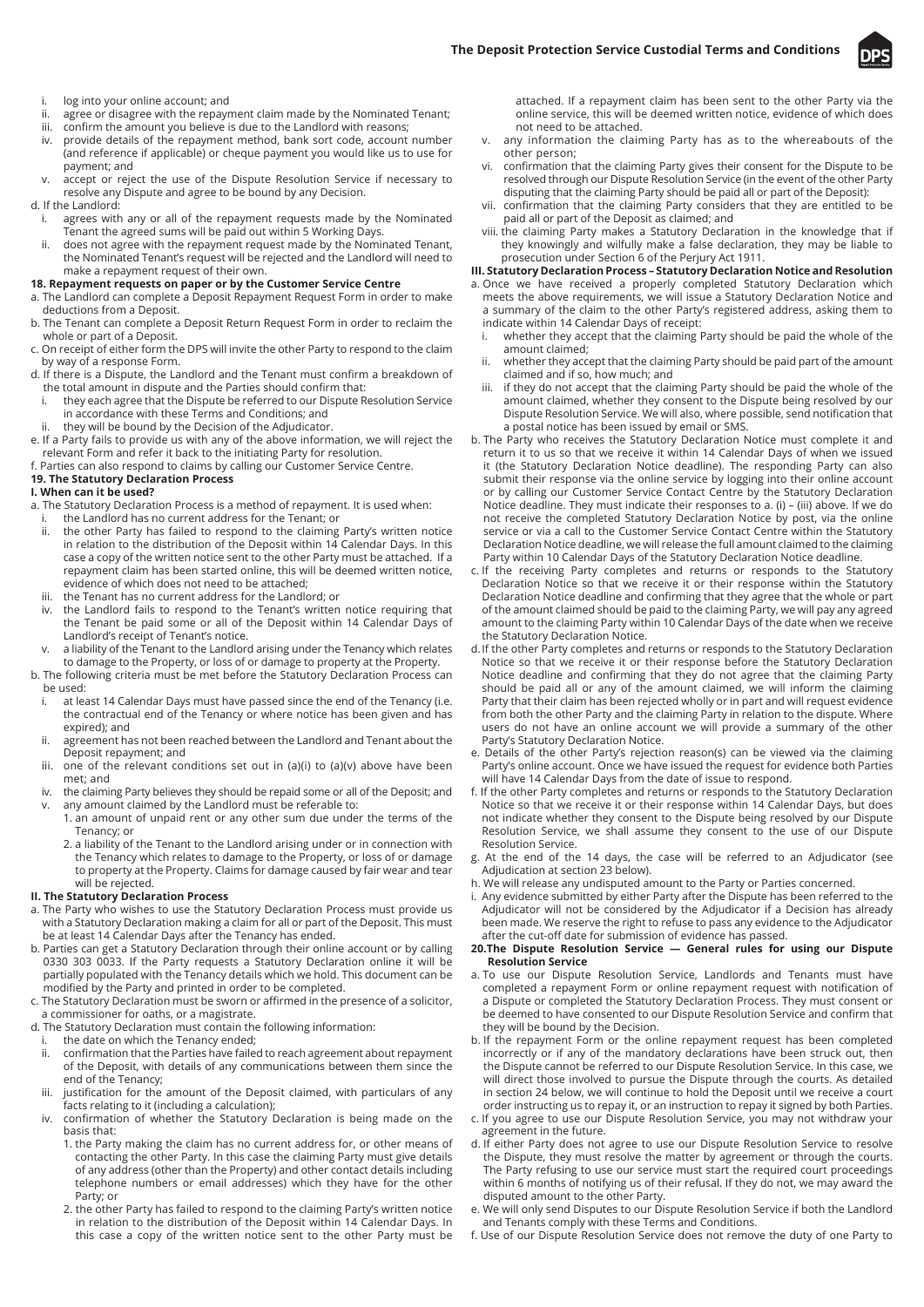

pay the other any other amounts which are due and not subject to a Dispute.

- g. Use of our Dispute Resolution Service is free of charge except in circumstances set out in subsection p and section 25 below and except as to the Parties' own costs. Each Party must bear any costs they incur through participating in the Dispute Resolution Service. We will not make any award to cover these costs.
- h. The Landlord and Tenant are free to settle the Dispute between themselves at any point during the Adjudication. They must notify us of their agreement to do so by providing an instruction signed by both Parties. We will return the Deposit in accordance with the agreement when we receive the instruction.
- i. The Adjudicator can only make a Decision to award up to the value of the Deposit.
- j. If either Party does not comply with any of these Terms and Conditions, the Dispute may be rejected and the Deposit will be subject to repayment in accordance with these Terms and Conditions.
- k. We may decide in our absolute discretion whether a Party has complied with these Terms and Conditions and is eligible to participate or continue to participate in the Dispute Resolution process.
- l. A Dispute must not be the subject of an existing court action.
- m. The Adjudicator will not make an award in relation to damage caused by fair wear and tear only.
- n. We will not deal with Disputes through the Dispute Resolution Service where, in our reasonable opinion:
- i. they relate to matters other than the return of the Deposit; and/or<br>ii. either Party has indicated their intention to issue legal proceedings
- either Party has indicated their intention to issue legal proceedings in respect of any of the issues raised in the Dispute; and/or
- iii. the Dispute is not suitable for resolution via the Dispute Resolution because for example the facts and matters are unduly complicated and more suitable for a Court to decide upon and/or
- iv. the issues raised have already been decided upon by a court and an order in accordance with section 24(a) has been made by the Court;
- o. The Adjudicator may also reject Disputes which, in their reasonable opinion:
	- i. are being pursued in an unreasonable manner;<br>ii are frivolous:
	- are frivolous;
	- iii. are vexatious; and/or
- iv. seek to raise matters which were previously decided by a similar dispute resolution process, or matters which, in the opinion of the Adjudicator, exceeds their jurisdiction.
- p. Landlords and Tenants can only make evidence submissions when requested to the Dispute Resolution Team by post to the address set out in section 36, or by emailing disputes@depositprotection.com. We cannot receive evidence in external cloud storage. We must receive evidence submissions before 11:59:59 p.m. on the day of the previously advised deadline. We reserve the right to refuse to pass any evidence to the adjudicator after the date for submission of evidence has passed. We also reserve the right to return any physical evidence received before a Dispute is formally commenced to the party sending it.
- q. If a Dispute relates to a Tenancy that is not an Assured Shorthold Tenancy, we reserve the right to charge the Landlord a fee of £500 plus VAT, or 10% of the Deposit amount, whichever is the greater for the administration of the Dispute. Where possible, we will deduct this from any amount awarded to the Landlord as a result of the Decision. If there is no award to the Landlord, or the amount awarded does not cover the fee, the Landlord must pay us within 14 Calendar Days of our request for payment.
- r. We reserve the right to reject a request to use our Dispute Resolution Service if the tenancy is not an Assured Shorthold Tenancy or when the Deposit is £5,000 or more in amount.

## **21. Repayment Request – Collection of evidence**

- a. Upon receipt of a duly completed online Deposit repayment submission notifying us of a Dispute, we will write to both the Landlord and the Tenant, inviting both Parties to submit their evidence in relation to the Dispute. The Landlord and Tenant must ensure that we are in receipt of their evidence within 14 Calendar Days of our invitation being issued; failure to do so could result in the Deposit being paid to the other Party contrary to the Landlord's or Tenant's intentions.
- b. If the Landlord or Tenant does not wish to submit any additional evidence in support of their claim, the Landlord or Tenant must notify us in writing confirming that they will not be submitting any additional evidence, within the 14 Calendar Days of our invitation being issued.
- c. If, within 14 Calendar Days of the invitation being issued by us, the Landlord or Tenant fails to submit any evidence, or in the alternative confirm in writing that they have no additional evidence to submit, we will release the disputed amount to the other Party within 10 Calendar Days of the deadline for the Parties' response.
- d. In the event that neither Party complies with the requirement of section c above, we will repay any disputed sum to the Tenant.

## **22. Dispute Evidence – the details**

- a. The Landlord's evidence should include, but is not limited to the following:
- i. a statement of the precise issues which are in Dispute and the reasons for the amount of any Deposit claimed;
- ii. the signed check-in inventory and schedule of condition;
- iii. vacating instructions;
- iv. the signed check-out inventory and schedule of condition;
- v. a signed and legally-compliant written Tenancy Agreement;
- vi. a schedule of the cost of any works sought to be deducted from the Deposit together with estimates, invoices and receipts (produced by an independent or third party) and photographs if available;
- vii. a statement of the rent account, if relevant;
- viii. if housing benefit has been paid, a letter from the Housing Benefit Department stating when it will stop, or that it has stopped;
- any other relevant information including photographs, DVDs, correspondence or receipts; and
- x. confirmation that they have contacted the Tenant and provide a copy of any

correspondence between them, or details of their discussions.

- b. The Tenant's evidence should include, but is not limited to the following: i. the reasons why the Tenant denies that the Landlord is entitled to the
	- disputed amount; and ii. any other relevant information including photographs, DVDs, correspondence
- or receipts. c. Any photographs or digital evidence should be signed or a statement should be
- attached signed by the Party providing them and showing the date on which they were taken.
- d. If either Party cannot provide any of the above evidence, they should explain to us why they are unable to do so. We will then exercise our discretion to decide whether to allow the Dispute to proceed to Adjudication.
- e. The Nominated Tenant must complete the Tenant's evidence on behalf of all Joint Tenants named on the Tenancy Agreement.
- f. Following receipt of each Party's evidence, we may request extra information or clarification.
- g. It is the Landlord's sole responsibility to send us a signed, valid Tenancy Agreement before we pass the case to the Adjudicator. If we do not receive a copy of the Tenancy Agreement, we will still pass the Dispute papers to the Adjudicator. Claims from Landlords who do not provide a valid Tenancy Agreement are likely to fail.

## **23. The Adjudication**

- a. Once the deadline has passed for evidence submission, we will provide the following to the Adjudicator:
	- i. the Landlord's evidence, Statutory Declaration or Statutory Declaration Notice;
- the Tenant's evidence, Statutory Declaration or Statutory Declaration Notice; iii. any extra evidence from the Landlord or the Tenant.
- b. If the Parties submit evidence after the Adjudicator has already reached a Decision, they will not be able to take any further evidence into consideration.
- c. Our Adjudicators are fair and unbiased, and make their Decision based solely on the evidence and Forms submitted. You should submit any evidence you feel supports your case when we ask you to. If you do not submit evidence when requested, the Adjudicator will not be able to consider it when making their Decision.
- d. The Adjudicator may:
- i. make any necessary enquiries with the Parties if issues or queries arise when reviewing the evidence;
- carry on with the Adjudication even if either Party does not comply with these Terms and Conditions, or any instruction from the Adjudicator or us;
- stop the Adjudication if it appears that the Dispute cannot be settled this way, or if the Parties settle their Dispute before a Decision is made.
- e. Except in circumstances set out in section d above, the Adjudicator will make a Decision within 28 Calendar Days of receiving the Dispute papers from us. The day of receipt will be the Working Day after the papers are sent to the Adjudicator.
- f. We will notify the Parties of the Adjudicator's Decision within 2 Working Days of the Decision. The Decision is binding on both Parties and both Parties must comply with it.
- g. The Decision cannot be appealed through the Dispute Resolution Service although nothing prevents either Party from pursuing the other through the courts if they disagree with the decision.
- h. We will make any payment to either Party within 10 Calendar Days of the Decision.
- i. We will make payments according to the method specified by the relevant Parties
- The Adjudicator may take the initiative in ascertaining the facts and the law.
- k. The Adjudicator may apply their discretion and judgement to the interpretation of the Tenancy Agreement and the application of the facts.
- l. The Adjudicator may correct accidental slips or omissions in Decisions within 30 days of the Decision.

#### **24. Court Orders**

- a. If you obtain a court order against your Landlord or Tenant, we will only release the Deposit if:
	- it refers to the Deposit and/or The DPS as the Scheme administrator; and
- it specifies how much of the Deposit should be paid to the successful Party. b. If the court order does not comply with section a above, we will not be able to release the Deposit. In this case, the order must be amended, or a third party debt order must be obtained or the matter may be referred to our Dispute Resolution Service in accordance with Section 20 of these terms and conditions for a Decision,

before we can release the Deposit. **25. Costs**

All aspects of our Custodial Scheme are free to use, except in the following circumstances where fees are charged:

for processing a payment to an overseas bank account we charge £25.89; and ii. where we are adjudicating a Dispute relating to a Tenancy which is not an Assured Shorthold Tenancy we reserve the right to charge a fee of £500 plus VAT.

# **26. Confidentiality**

- a. Anyone involved with an Adjudication must not reveal specific details of the case to people not connected to that Adjudication, unless required by law.
- b. By agreeing to use our Dispute Resolution Service, you give us permission to gather and keep information about your Dispute. We may use this to publish statistics or case studies, removing any information which may identify any individuals.

#### **27. Keeping your data safe**

The following are data security Terms and Conditions which are specific to our Custodial Scheme:

- a. if a Landlord requests a Form, we will ask for their Landlord ID and Deposit ID so we can process their query.
- b. if a Tenant request a Form, we will ask for their Deposit ID so we can process their query.
- c. in order to meet data protection obligations, we need callers to provide proof of their identity. This means callers will need to answer some questions about their account. If callers can't give us the right answers, we will have to end the call.